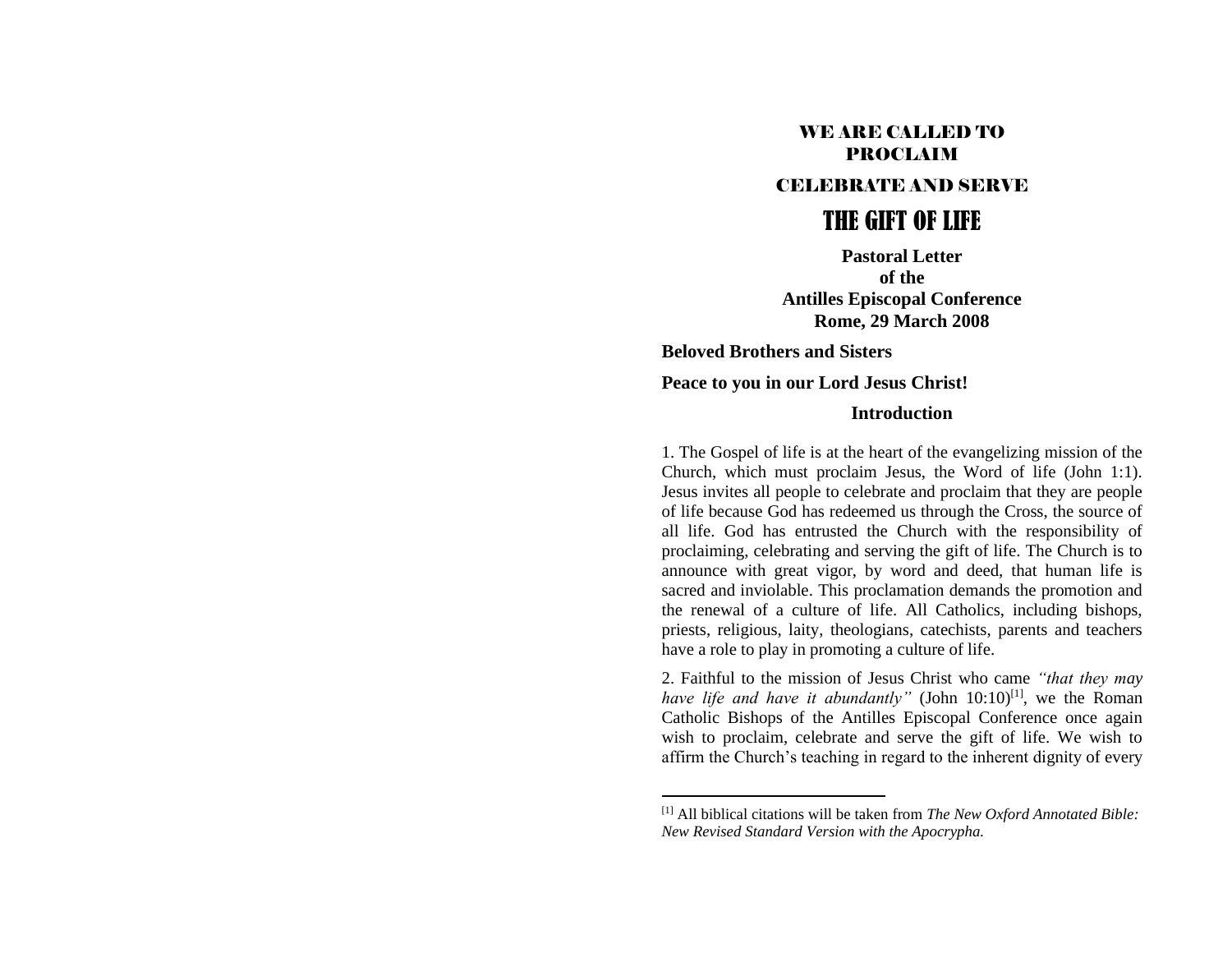human being. As such, every effort must be made to protect and preserve the sanctity of life.

3. In the Incarnation, the eternal Son of God becomes man. In this event we discover not only the boundless love of God, but also the incomparable value of every human person. The Church in acknowledgement of this value must, in every age, preach with dauntless fidelity the Gospel of Life. It is in this vein that we address the faithful of the Caribbean.

4. In addition to the perennial scourges of poverty, diseases, hunger, and war, in the name of progress we witness new threats to the sanctity of life. In light of this we must express deep concern over the widespread escalation of violence throughout the region. This violence continues to cause great suffering and fear; it also promotes a fundamental and growing disrespect for human life.[2]

## **CHAPTER I: CRISIS OF CULTURE**

5. No one can doubt that today we face a profound crisis of culture in the Caribbean. The culture in which we all share (the violent criminal included) is marked by a general weakening of the sense both of God and of sin, the influence of moral relativism and confusion, and a growing secularization that reduces religious faith either to the private sphere of the individual, or to public displays of intense emotion, coupled with a weak moral understanding, and fuelled by a spirituality that promises material success.

6. We wish to draw your attention to two dimensions of this crisis of culture.

First: the relationship between the subculture of criminal violence and the wider culture. This relationship cannot be neatly described in terms of simple opposition; it is much more subtle and complex.

In fact, unlike the oppositional subcultures of the anti-colonial movements of the past, our present violence is very much a part of our culture, a culture in which *"broad sectors of public opinion* 

*justify certain crimes against life in the name of the rights of individual freedom."[3]*

7. It is for this reason that we can describe today's violence as being part of the "culture of death," in which we all share. Pope John Paul II challenged us to engage in a new evangelization which is meant to disentangle us from complicity in the culture of death and to commit us to replace it with the culture of life. This is the meaning of conversion. As he put it "... *conversion to the Gospel means to revise all the different areas and aspects of life, especially those related to the social order and the pursuit of the common good."[4]*

8. Second: the relationships engendered by the exercise of power. John Paul II described this situation like this:

> *… a model of society appears to be emerging in which the powerful predominate, setting aside and even eliminating the powerless: I am thinking here of unborn children, helpless victims of abortion, the elderly and incurably ill, subjected at times to euthanasia; and the many other people relegated to the margins of society by consumerism and materialism: nor can I fail to mention the unnecessary recourse to the death penalty when other bloodless means are sufficient to defend human lives against an aggressor and to protect public order and the safety of persons. This model of society bears the stamp of the culture of death and is therefore in opposition to the Gospel message.[5]*

The need for the Church in the Caribbean to resist this powerful and pervasive culture of death is urgent. It will require, as part of the new evangelization, a more conscious and active participation of the Church in the daily life of society and a rethinking of the role of the laity.

<sup>[2]</sup> Antilles Episcopal Conference, Pastoral Letter on Crime and violence, *Justice and Peace Shall Embrace,* November 30, 2003.

<sup>[3]</sup> John Paul II *Evangelium Vitae: The Gospel of Life.* (March 25, 1995), 4

<sup>[4]</sup> *Ecclesia in America: The Church in America,* 27

<sup>[5]</sup> John Paul II, *The Gospel of Life,* 12.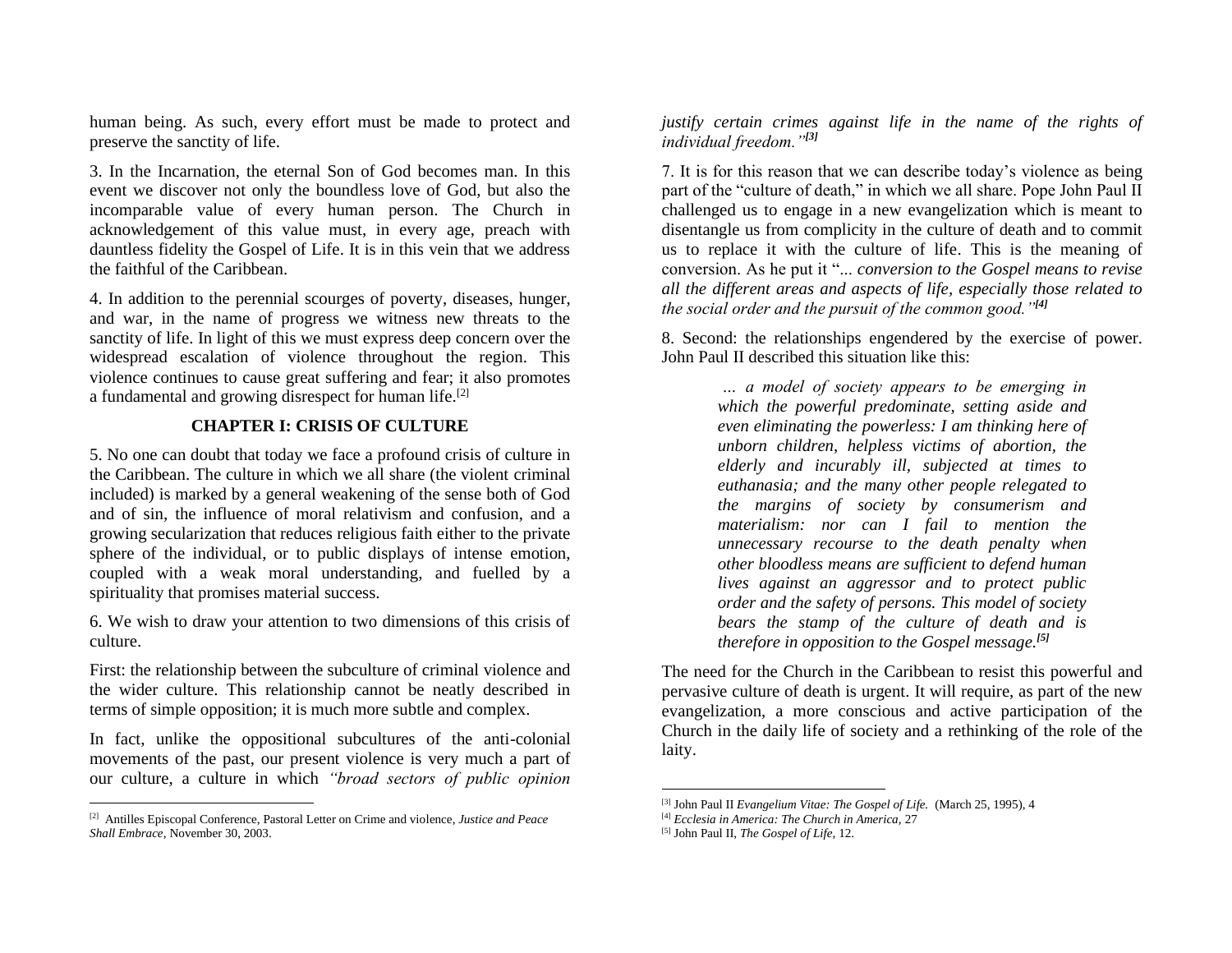9. Pope John Paul II was clear that what was needed was not a "reevangelization", but a "new evangelization." An evangelization that was new in ardour, methods and expression, and that specifically and adequately responded to the growing secularism and materialism with their attack on the objective nature of both truth and morality.[6] Secularism is the human effort to live, to create society, and to define the human person without any reference to God.

10. The Apostolic Exhortation, *Ecclesia in America*, stresses that the laity must play a central part in the new evangelization as they were specifically called to shape the secular world according to God's will. *"Secularity is the true and distinctive mark of the lay person and of lay spirituality, which means that the laity strive to evangelize the various sectors of family, social, professional, cultural and political life."[7]*

It is therefore essential today that the laity are "formed in the truths and values of the Church's social teaching, and in the basic notions of a theology of the laity."[8]

11. In order to constantly enrich and permeate society with the Gospel, we must whole – heartedly celebrate and proclaim, "in season and out of season," the truth about the human person, and work for humanity's full redemption in Christ. In this way we all fulfil our baptismal vocation to share in the one prophetic, priestly and royal ministry of Christ.

As Christians we are to be "people of and for life;" we are to be genuinely pro-life, with a proper understanding of what this means: *"To be actively pro-life is to contribute to the renewal of society through the promotion of the common good. (However) it is impossible to further the common good without acknowledging and defending the right to life."[9]*

With this understanding of "pro-life" we must respond to Pope John Paul II's challenge that, even though we must work for the withdrawal of harmful legislation "*…it is not enough to remove unjust laws. The underlying causes of attacks on life have to be eliminated."[10]*

#### **Chapter II: PROCLAIM LIFE**

*"I have set before you life and death… choose life so that you and your descendants may live." (Deut 30:19).*

#### **Part I: The Truth about the Human Person**

12. It is our vocation as baptized Christians to proclaim the truth about the life we celebrate. This is at the heart of the new evangelization. In the face of the many challenges to life, we must proclaim with conviction, understanding, and with evangelical boldness the truth about the human person.

We can summarize this truth about the human person in six points which we will develop: The inherent dignity and sanctity of human life; the inviolability of human dignity and its sanctity; the indivisibility of man's dignity; identical in each person; the human person is a transcendent being; the human person is essentially a social being.

## **One: The Inherent Dignity and Sanctity of Human Life**

13. "Inherent and innate" because this dignity and sanctity are given to us by God, in whose image we are made. They are not conferred by the State or by any other human authority. As a matter of fact, the State and government exist to protect and promote the dignity and sanctity of life. God's image implanted in humanity means that we are called to share in the divine nature (2 Peter. 1:4); that we are creative (i.e. a co-worker with God) and that we are capable of love and also of reason. So that "when gentiles, who do not possess the law do so instinctively what the law requires, these though not having the law, are a law to themselves, they show that what the law requires

<sup>[6]</sup> Ibid, 6.

 $[7]$  Ibid,  $44$ .

<sup>[8]</sup> John Paul II, *The Church in America*, 44.

<sup>&</sup>lt;sup>[9]</sup> The Gospel of Life, 101.4.

<sup>[10]</sup> Ibid, 90.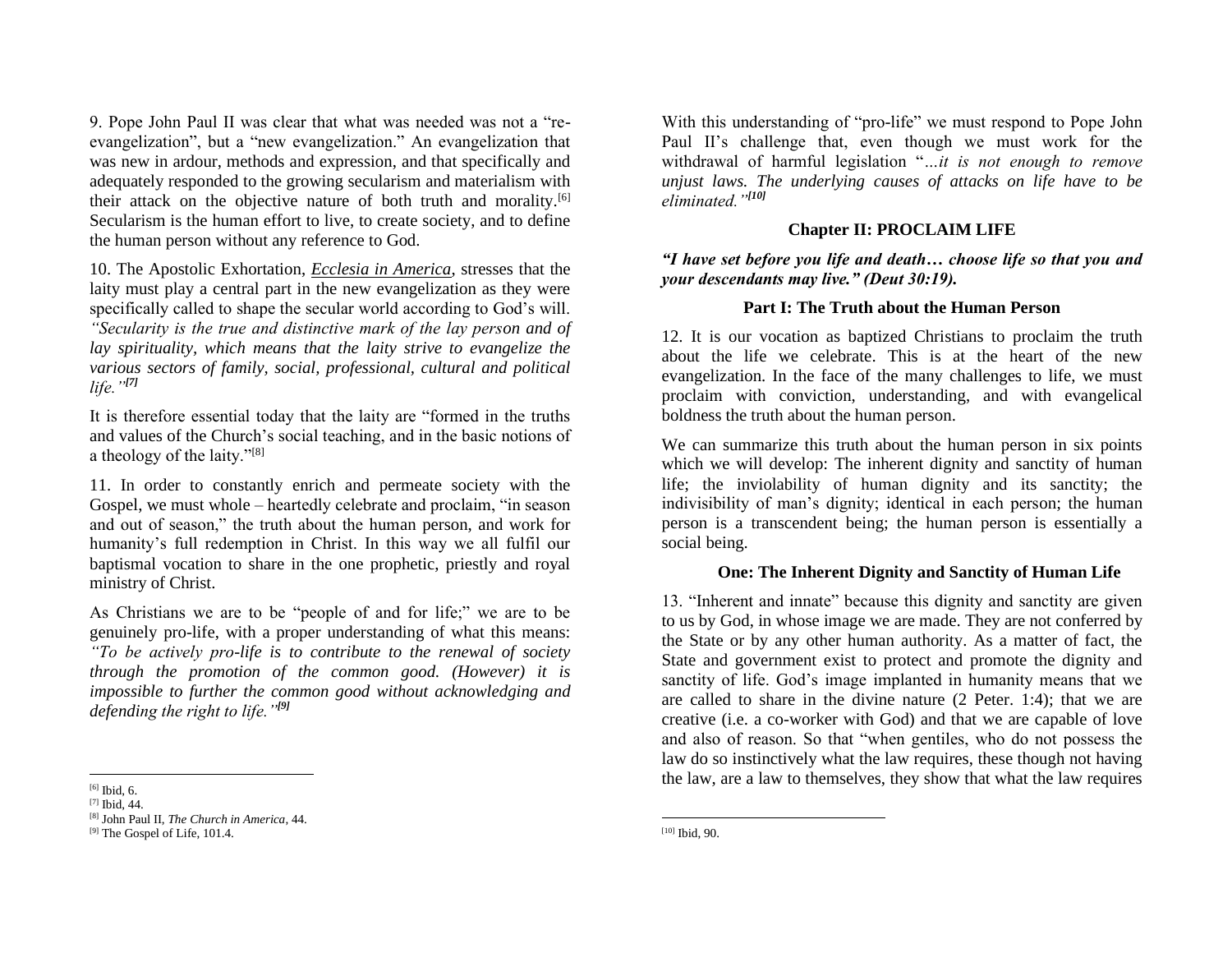is in their minds" (Romans. 2:14-15). This is the Natural Law and it is the basis for consensus and for united action between Christians and non-Christians.

## **Two: The Inviolability of Human Dignity and Sanctity**

14. The Church teaches that, "The sacredness of life gives rise to its inviolability, written from the beginning in man's heart,"[11] so that "Not even a murderer loses his personal dignity, and God himself pledges to guarantee this…"[12]

Any kind of abuse of human dignity must be seen as an affront to God himself, and must be resisted. We must also recognize a special bond of solidarity with those with whom Jesus especially aligned himself, the weak, the poor and all whose rights are violated.

The rights of persons must be recognized, "among which, in the first place, is the inviolable right of every human being to life." $[13]$ 

#### **Three: Human life - an indivisible good**

15. The Church teaches that *"Human life is sacred and inviolable at every moment of existence, including the initial phase which precedes birth;"[14]* human life is sacred at every stage and in every situation, it is an indivisible good. No stage of life is more sacred than another.

This means that the sacredness of life is in no way related to a person's productivity or to his being judged a "success" or "failure" in life. We therefore have a special responsibility to protect and to promote the rights of those who, because of some handicap or weakness, are disrespected.

We must without fail proclaim loudly and clearly: Respect and protect the right to life, and its sacredness, from conception to its natural end.

#### **Four: Human Dignity is Identical in each Person**

16. The Church teaches that *"there are no privileges or exceptions for anyone. It makes no difference whether one is the master of the world or the 'poorest of the poor' on the face of the earth. Before the demands of morality we are all absolutely equal."[15]*

St. James reminds us that this truth about the human person must always be observed by the community of faith. It is, in fact, required by the "Law of the Kingdom" to love your neighbour, so that if you make distinctions between persons, you break the law and are condemned by the same law.

## **Five: The Human Person is a Transcendent Being**

17. There is more to a person than his physical being. The human person, in himself and in his vocation, transcends the limits of the created universe, of society and of history. Humanity's ultimate end is God himself.<sup>[16]</sup>

This means that the social order is to be subordinate to the order of persons, and not the other way round, and that the social order is to be guided by transcendent values, that is, the higher values of love and friendship, of prayer and of contemplation that Pope Paul VI described as the values which made it possible for human beings to find themselves.[17] These values are clearly Gospel values and run counter to the prevailing materialism and moral relativism of our social order.

Love is therefore the key to human transcendence. The Scriptures describe it as the most important commandment in the Law, and Jesus tells us that the whole Law and the Prophets are founded on it. Salvation must concern the human person in all his/her dimensions:

<sup>[11]</sup>*The Gospel of Life;* 40.1.

 $[12]$  Ibid, 9.

<sup>[13]</sup> **Ibid**, 60.

<sup>[14]</sup> Ibid, 61.

<sup>[15]</sup> John Paul II, Encyclical Letter, *Veritatis Splendor: The Splendor of Truth* (August 6, 1993) 96.2.

<sup>[16]</sup> *Gaudium et Spes: Pastoral Constitution on the Church in the Modern World, (Second* Vatican Council, 1965) *26.*

<sup>[17]</sup> Paul VI, *Populorum Progressio: On the Development of Peoples* (1967)*,* 20.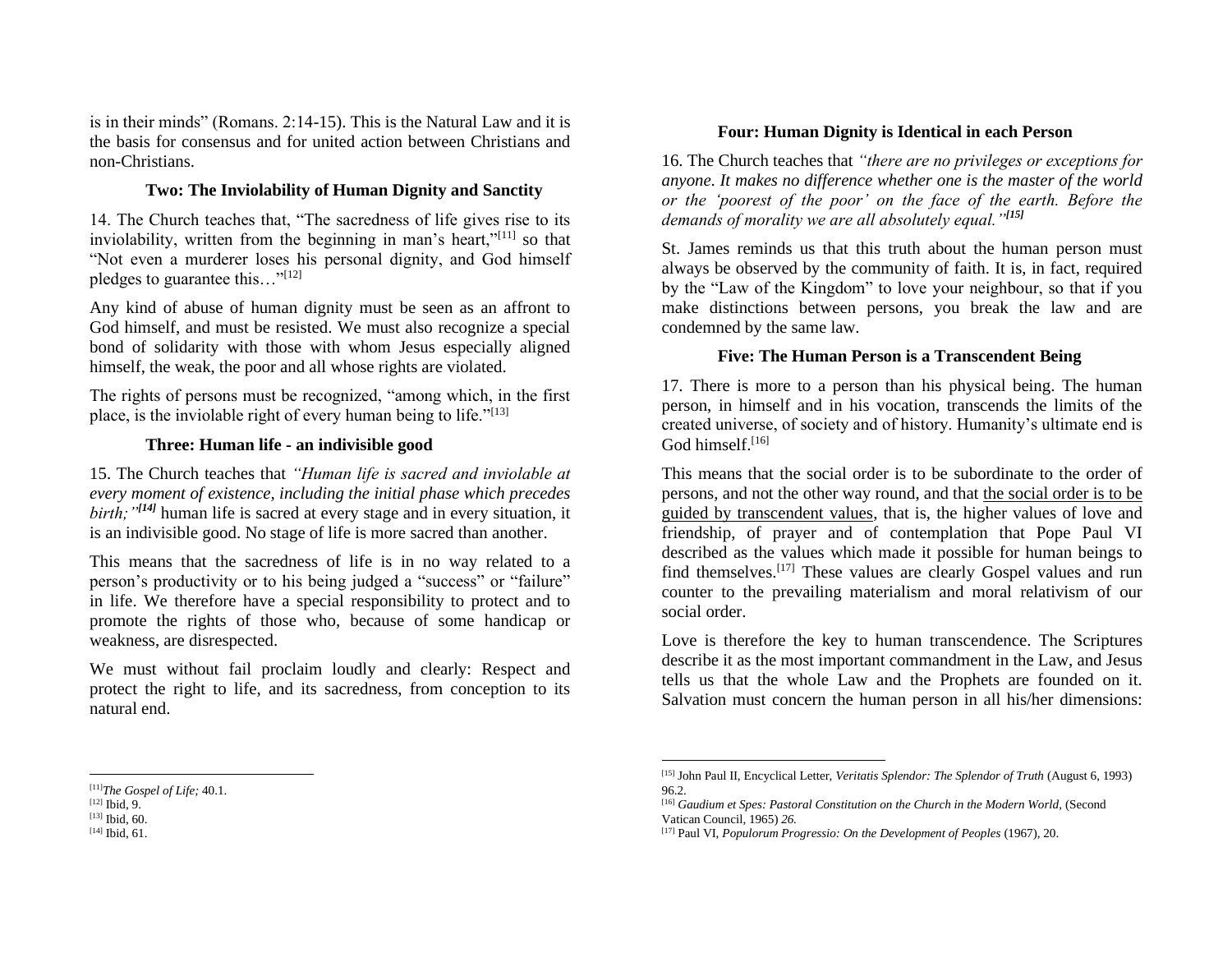personal and social, spiritual and corporeal, historical and transcendent.

## **Six: The Human Person is Essentially a Social Being**

18. Since the human person is created in the image of the Trinitarian God the human person is made for community. Our development as persons and the advance merit of society "hinge on one another." This means that the human person "*is alienated if he refuses to transcend himself and to live the experience of self-giving."[18]*

The Church therefore teaches that *"in humanity's inner dimension are rooted… the commitment to justice and solidarity, to the building up of a social, economic and political life that corresponds to God's plan."[19]* These issues should not be extraneous to our spirituality.

19. Again, and very importantly, the Church also teaches that the prototype of the social nature of the human being is found in the original relationship between man and woman. It is therefore the Christian understanding that "woman is the complement of man, as man is the complement of woman: Man and woman complete each other mutually, not only from a physical and psychological point of view, but also ontologically."[20]

Christian marriage is therefore, a natural human right and must be contracted between a man and a woman.

It is important that we fully grasp these six points, because the new evangelization requires us to relate the proclamation of this truth about the human person to the specific challenges being made on human life in our various societies. Let us now look at some of these attacks.

## **Part II: Challenges to Life**

20. In our Caribbean societies the issue of abortion deserves special attention. It must be made clear from the outset that abortion and

euthanasia can never be justified. Abortion and euthanasia are always immoral despite the law which may make such actions legal. No law can make them moral. They are attacks on innocent and defenceless life; the powerful on the powerless. As such they are always absolutely immoral and opposed to the common good.

## **MOTHERS**

21. We urge parents, and mothers in particular, to never lose sight of the fact that the unborn child is totally entrusted to them to protect and nurture. The child in the womb is a human being. The Scriptures remind us of this – Isaiah 49:1; Jeremiah 1:5; Luke. 1:39–44. In any event, the life in the womb *"would never be made human if it were not human already. This has always been clear, and…modern genetic science offers clear confirmation."[21]*

To those mothers who have already had an abortion, we wish to address you directly. We know that your decision to have an abortion must have been a most difficult and painful one. Perhaps, at the time, you felt yourself trapped in a corner with no way out. In such times of desperation, especially if you are alone, you may have lost sight of God's providence, his loving kindness and his mercy, and made wrong decisions.

22. St. Paul helps us to understand such awful situations and also shows us the way out of them. "I can will what is right, but I cannot do it. For I do not do the good that I want, but the evil I do not want is what I do" (Romans 7:18-19). In his desperate dilemma he asks: "Who will rescue me from this body of death?" (Romans 7:24) Paul finds the answer in the love of God through Jesus Christ (Romans 7:24, 25). The message that God's grace is enough for you; (because God's) great strength is revealed in weakness (2 Corinthians 12: 8, 9; also 1 Corinthians 10:13) should give you both comfort and courage to trust God's providential love for you.

We therefore urge you now, do not despair: "The Sacrifice acceptable to God is a broken spirit, a broken and contrite heart O God you will

<sup>[18]</sup> John Paul II, Centesimus Annus*: On the Hundredth Anniversary of Rerum Novarum* (May 1, 1991), 41.

<sup>[19]</sup> Compendium 40; Synod of Bishops, *Justice in the World,* 6

 $[20]$  Compendium 37, 147.

<sup>[21]</sup> The Gospel of Life*.* 60.1.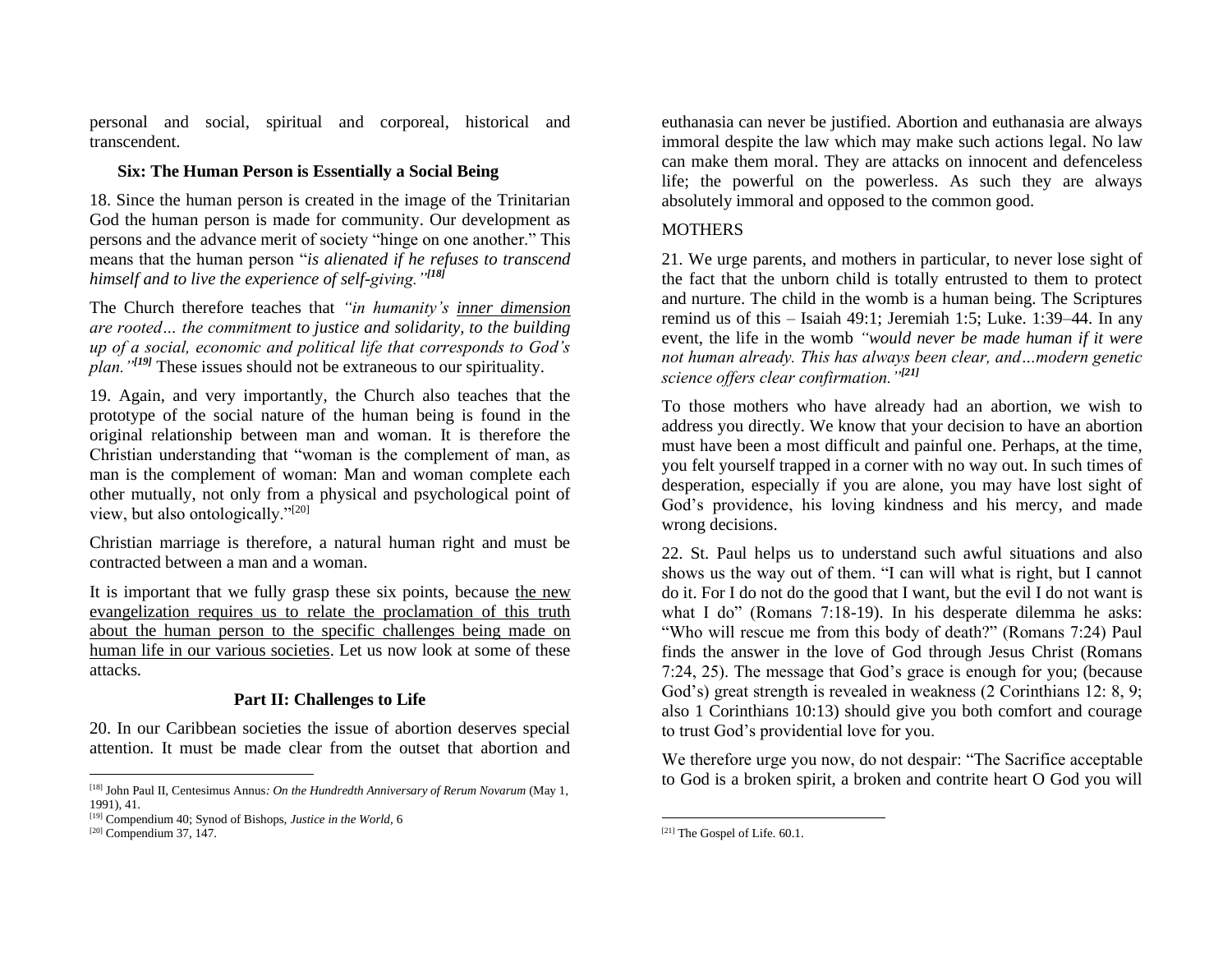not despise". (Ps. 51:17) It is important that you seek God's forgiveness and grace in the Sacrament of Reconciliation, and also to ask the forgiveness of your child who is now living in the Lord. There are many individuals in the Church today who are willing to journey with you in what has to be a courageous honesty before God, but which is a real source of healing and reconciliation.

#### FATHERS

23. We must also say a special word to all fathers. We ask you to fully take up your responsibilities as fathers and, like St. Joseph, protect and safeguard the integrity of your families. The mother of your child will always need your support and encouragement; this is especially the case in a difficult pregnancy; stand by her. You must love and share in the nurturing of your children.

#### DOCTORS AND NURSES

24. We also appeal to doctors, nurses and all others who are involved in health care, to remember that they are called to protect and to heal, to defend and to value human life. No situation and no circumstance can ever justify the deliberate killing of an innocent human being.

#### LEGISLATORS

25. Members of parliament, our legislators, must make every effort to ensure that legislation always advances the common good by protecting all people, especially the weakest and most vulnerable in our midst.

This means that parliamentarians, who should be genuinely concerned about democracy, must be firmly committed to the full dignity of every human being. Otherwise democracy would not survive, and they would have failed in their duty to promote the common good. They should therefore attempt to lead their constituents to a consensus on basic human values, appealing to that sense of right and wrong that is engraved in the hearts of all human beings.

The concern of parliamentarians should always be for the common good; to shape a society in which the "social conditions allow people, as groups and individuals, to reach their fulfilment more fully and more easily."<sup>[22]</sup>

However, as we are aware of the difficulty of trying to correct the unspeakable injustice of 'legalized abortion' in a pluralist society with parliamentary representation, any state that protects assaults on innocent human life is in the words of John Paul II, a "tyrant state."

> …*recognizes that a particular problem of conscience can arise for legislators who are faced with a parliamentary vote on abortion. In such a case the Church teaches that when it is not possible to overturn or completely abrogate a pro-abortion law, an elected official, whose absolute personal opposition to procured abortion… was well known, could licitly support proposals aimed at limiting the harm done by such a law and at lessening its negative consequences at the level of general opinion and public morality. This does not in fact represent an illicit cooperation with an unjust law, but rather a legitimate and proper attempt to limit its evil aspect.[23]*

Whenever a legislator votes to limit the harm of an abortion law, he should take on the responsibility of constantly monitoring and publicizing its application; he should also work tirelessly for an overturning of the abortion law and should do everything in his power to see that unborn human life comes to enjoy the protection of the state.

## THE FAMILY

26. As we proclaim the sanctity of life, the family must have a special place and emphasis. We make a call for greater pastoral care to be given to families, especially those experiencing difficulties, so that

<sup>[22]</sup> Pastoral Constitution on the Church in the Modern World *Gaudium et Spes,* 26.

 $[23]$  The Gospel of Life, 73.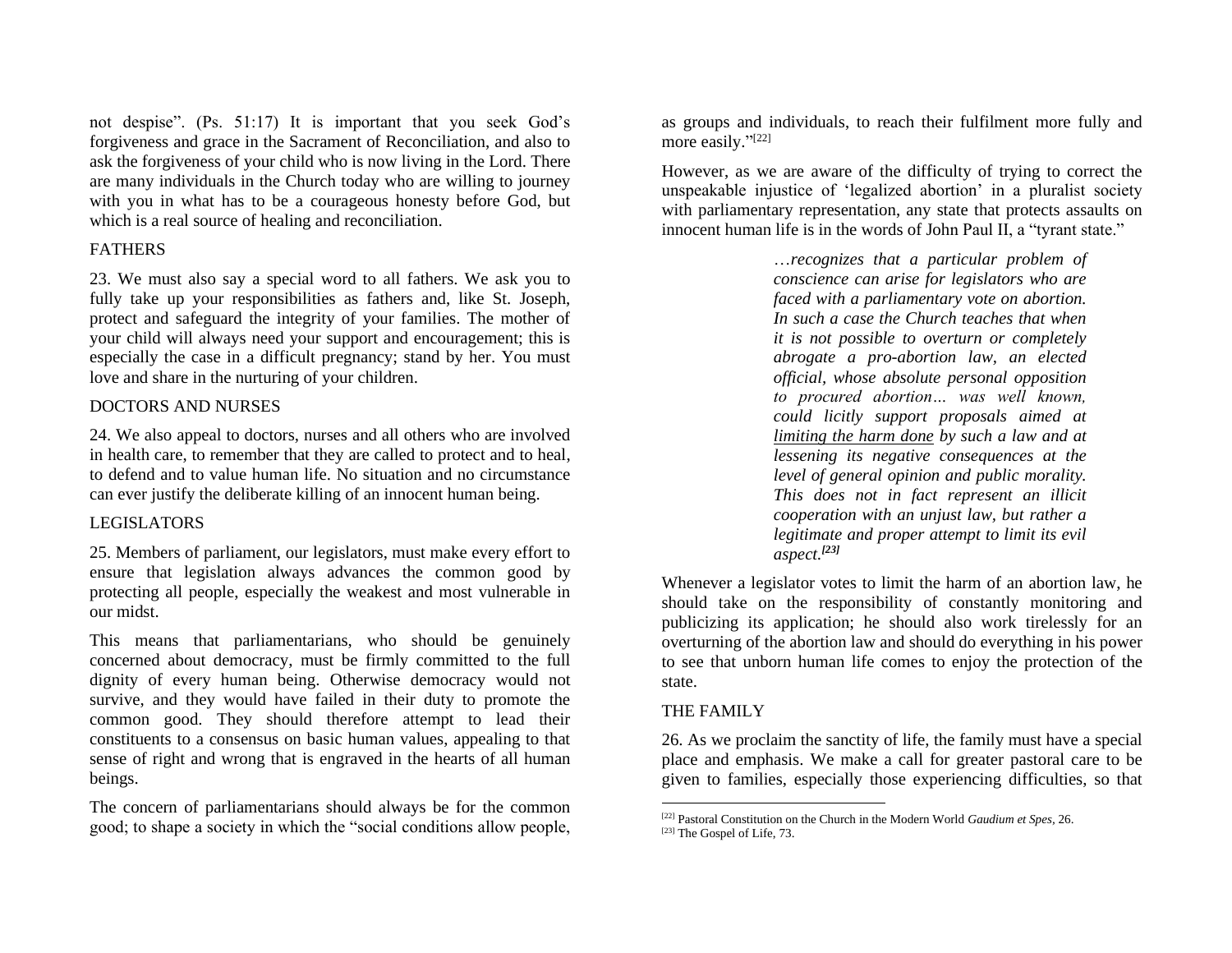families may become places where children are welcomed with joy, and where they are nurtured and taught to respect and cherish the gift of life. We cannot stress too much the importance of good and loving families in the shaping of healthy and peaceful societies. In addition, pastoral care and support must be given to single parent families.

Those involved in the pastoral care of families should provide counselling services for both parents and troubled children. They should also monitor State laws and institutions to ensure that they support family life and do not violate the rights of the family.

#### SAME-SEX MARRIAGE

27. The modern demand in some places for so-called same sex "marriages" must be seen as a challenge to the integrity of the human person and be condemned. This demand is clearly based on a totally wrong understanding of the human person and is an extreme example of the very dangerous separation of the conjugal act from procreation. Besides being incapable of transmitting human life, such unions deny the "interpersonal complementarity" that marriage requires and that can only exist between a man and a woman. In must be stressed, that the Church's teaching against same sex "marriages" in no way justifies or condones any violence, abuse or discrimination against persons of same-sex orientation who are also God's children. To do so, would violate their inherent dignity.

We wish to stress that any separation of the unitive act from the procreative act is morally unacceptable. This includes contraception, as well as the donation of sperm and ova, "in vitro" fertilization and surrogate motherhood.

#### ORGAN DONATION

28. While organ donation, carried out in an acceptable ethical manner, is to be commended, the "production" of embryos for experimentation and for use as "biological material" for organ or tissue transplants is morally unacceptable. The destruction of the human embryo is always a crime against the dignity and the sanctity of the human person.

#### STEM CELL RESEARCH

29. Today stem cell research is giving great hope to many people. It should be stated that the moral issue is not about stem cell research as such, but about embryonic stem cell research. The human body also contains adult stem cells which can be legitimately used for such promising research. These cells are found in blood, fat muscles, etc. A particularly rich source is umbilical cord blood preserved after a woman gives birth. Furthermore, the simple replication of normal cells or of a portion of DNA presents no particular ethical problem. What the Church condemns is the destruction of human embryos (human beings) in order to obtain embryonic stem cells. Furthermore, the Church does not accept as ethical the reproduction of individuals at the embryonic stage, with methods other than natural fertilization, for the purpose of producing either replacement parts or genetically identical individuals (cloning).

We note the incredible advances made by Dr. James Thomson at the University of Wisconsin, Madison and Dr. Shinya Yamanaka at Kyoto University by re-programming skin cells to have the characteristics of pluri-potent stem cells, eliminating the necessity of destroying embryos for stem cell research.

#### THE TERMINALLY ILL

30. In the matter of the treatment of the terminally ill and of those on life-support, it is morally acceptable to relieve the pain of those who are terminally ill even if the medication results in the shortening of life, because the purpose of the medication was not to bring about the death of the patient. Further, the Church teaches that when death is clearly imminent and inevitable, one can in good conscience refuse forms of (medical) treatment that would only secure a precarious and burdensome prolongation of life, so long as the normal care due to the sick person in similar cases is not interrupted. In other words "aggressive medical treatment" may be withheld but not the appropriate feeding and sanitary care.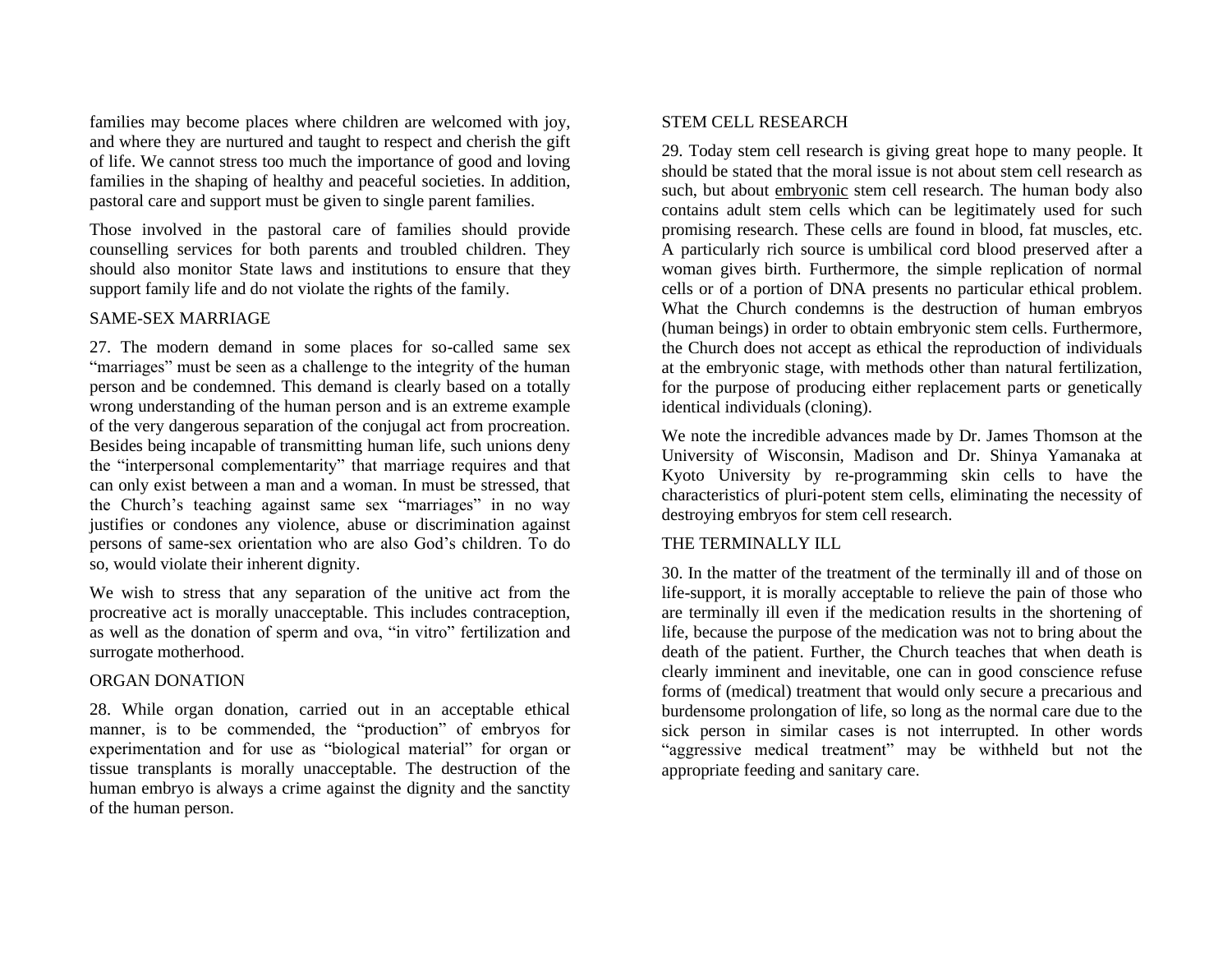#### PALLIATIVE OR HOSPICE CARE

31. While acute care, geared toward making a sick person better, is appropriate for most people, the dying often require a different set of medical goals. Palliative or hospice care ought to be the special concern of the Christian community. With this kind of medical care (which can involve very aggressive, even if not curative, treatment like radiation or surgery for a tumour) pain control, symptom management, social support for the family, and spiritual preparation for death ought to be available for all the dying as needed.

#### CAPITAL PUNISHMENT

32. While we must all accept that the commitment to protect life involves the right and duty of legitimate self-defence, such selfdefence can never justify the use of excessive force.

Very often those who support capital punishment invoke the text, "an eye for an eye and a tooth for a tooth" (the "lex talionis" – Lev. 24:20). This was, of course a most important development in the Old Testament's understanding of justice. Justice must not seek revenge. The punishment due from injustice must be rational and not excessive.

However, the "lex talionis" was not the last word on this matter. In fact, Jesus gave us the last word: "you have heard that it was said, an eye for an eye and a tooth for a tooth. But I say to you: do not oppose evil with evil …" (Mt. 5:38-39).

Capital punishment could be defended only in cases of absolute necessity when it is simply not possible otherwise to defend society. However, "*Such cases are very rare, if not practically nonexistent."[24]* The Bishops of the Antilles Episcopal Conference affirm that this position in the Church's teaching does not provide the basis for the reintroduction or renewed use of the death penalty which is presently under discussion in the region. The Bishops further express their firm desire that the leaders and people of Caribbean society

move toward the total abolition of the Death Penalty. Therefore, we should place emphasis on the rehabilitation of the offender rather than on his elimination. "Non-lethal forms of punishment are more in keeping with the concrete conditions of the common good and more in conformity with the dignity of the human person."[25]

#### OTHER CHALLENGES TO HUMAN LIFE

33. Among the many other challenges to human life today, we must include sub-human living and working conditions, poverty caused by an unjust distribution of resources, the sex trade including exploitation of women and children, torture, the drug trade, arbitrary imprisonment and prostitution.

We recognize that there is a link between violence and poverty, especially the widening gap between the "haves" and the "have-nots". It is very often the case that when people lack the necessities of life and find themselves powerless to effect change or to fully participate in social and public life, they are sorely tempted to redress these insults to their human nature by violent means.<sup>[26]</sup>

Violence always provokes more violence and deepens the culture of death, we must urgently appeal to governments, and to those economically better off, to make a serious and generous response to the plight of the poor, as a matter of justice and of solidarity. Poverty often has allied forms of oppression which can incite violence on the part of those oppressed.

34. The Council Fathers warned against the excessive economic and social differences that exist between the members of the one human family or population groups because, as they put it, these differences cause scandal, and militate against social justice, equity, the dignity of the human person, as well as social and international peace.<sup>[27]</sup> There is clearly a great need for a stronger sense of solidarity both between and within nations.

<sup>[24]</sup> Evangelium Vitae, 60 [25]Ibid., 99

<sup>[26]</sup> On the Development of Peoples, 30.

<sup>[27]</sup> Pastoral Constitution on the Church in the Modern World*,* 29.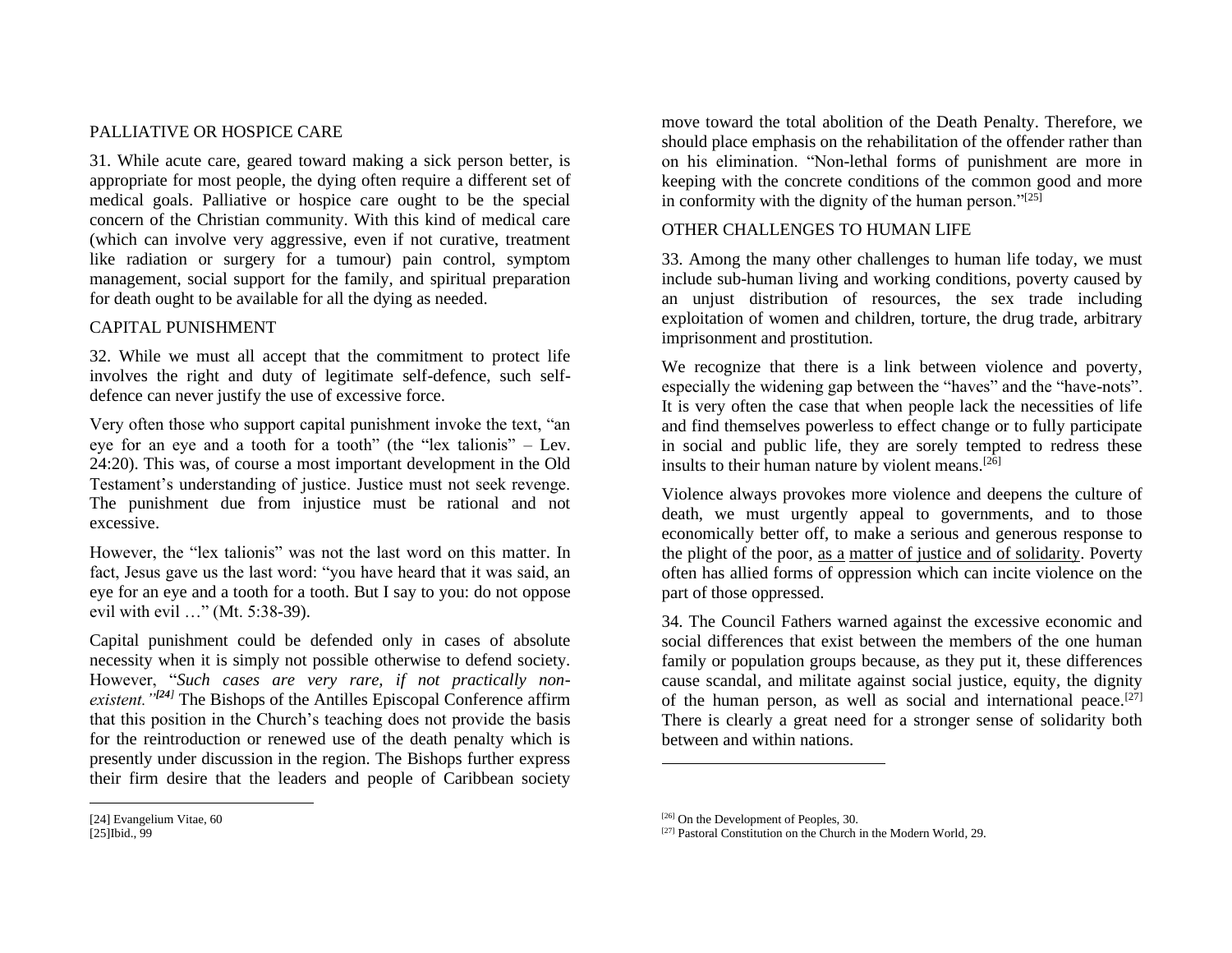All these various attacks on human life emphasize the need for us to understand and proclaim that to be actively pro-life we must work for the renewal of society through the promotion of the common good.

## THE NEW EVANGELIZATION

35. The new evangelization seeks to do this through the spreading of the culture of life and by giving hope to those locked in the spiral of violence and living in fear, to the poor, the aged, the handicapped and all whose lives are dependent on others and who might be made to feel unwanted and expendable.

We therefore work for a social order that is founded on the truth about the human person, built on justice and animated by love. This will require a great many changes both in society and in ourselves.<sup>[28]</sup>

*You were taught to put away your former way of life, your old self, corrupt and deluded by its lusts, and to be renewed in the spirit of your minds, and to clothe yourself with the new self, created according to the likeness of God in true righteousness and holiness"*  (Ephesians 4:22-24).

## **Chapter III: CELEBRATE LIFE**

## *"Ascribe Majesty to his name and give thanks to him with praise, with songs on your lips, and with harps: this is what you shall say in thanksgiving: all the works of the Lord are very good, and whatever he commands will be done at the appointed time" (Sirach 39:15-16).*

36. "God is love" (1 John. 4:8), and Creation is an expression and sacrament of God's love. Creation reveals the grandeur, the power and the sheer majesty and mystery of the God who created and sustains the universe.

Within the context of Creation God made humanity as his "crowning achievement," for "man in his interiority transcends the universe and is the only creature willed by God for itself."<sup>[29]</sup>

The Psalmist, contemplating humanity's unique place in the universe, tells us:

*When I look at your heavens, the work of your fingers, the moon and the stars that you have established; what are human beings that you are mindful of them, mortals that you care for them? Yet you have made them a little lower than God, and crowned them with glory and honour. You have given them dominion over the works of your hands; you have put all things under their feet…" (Psalm. 8:4-7 see also Sirach 17:1-4).*

This Psalm describes the great dignity of the human person, made in God's image and likeness. The human person is indeed fearfully and wonderfully made to have a constant and intimate relationship with God who is humanity's ultimate end.

37. Although sin seriously affected our relation with God, it did not destroy God's love for us, neither did it destroy our inherent dignity. St. Paul marvelled at the fact that Christ died for us when we were still sinners and weakened by sin (Romans 5:6). And again, where sin increased, grace abounded all the more (Romans 5:20). Man is created in God's image and he is redeemed by God Incarnate.

Indeed, "when the fullness of time came, God sent his Son … born of a woman" (Galatians 4:4) to redeem humanity and to restore in us the recognition of our transcendence. The Council Fathers could therefore assert that "by his incarnation the Son of God has united himself in some fashion with every human being."<sup>[30]</sup>

In the Incarnation Jesus gives us the basis for a genuine Christian anthropology. He shows us the truth about God and also the truth about humanity. This truth, which must be at the heart of our evangelization, is the only foundation of a truly free and democratic society. Otherwise democracy will "work" against us and become an attack on the dignity of human life.

38. It is important for all Christians to reflect on and to contemplate the great love God has for his creation; and on his marvelous gift of

<sup>[28]</sup> Ibid, 26.

<sup>[29]</sup> John Paul II, Encyclical Letter, *Redemptor Hominis,* March 4, 1979; 13.3.

<sup>[30]</sup> Pastoral Constitution on the Church in the Modern World, 22.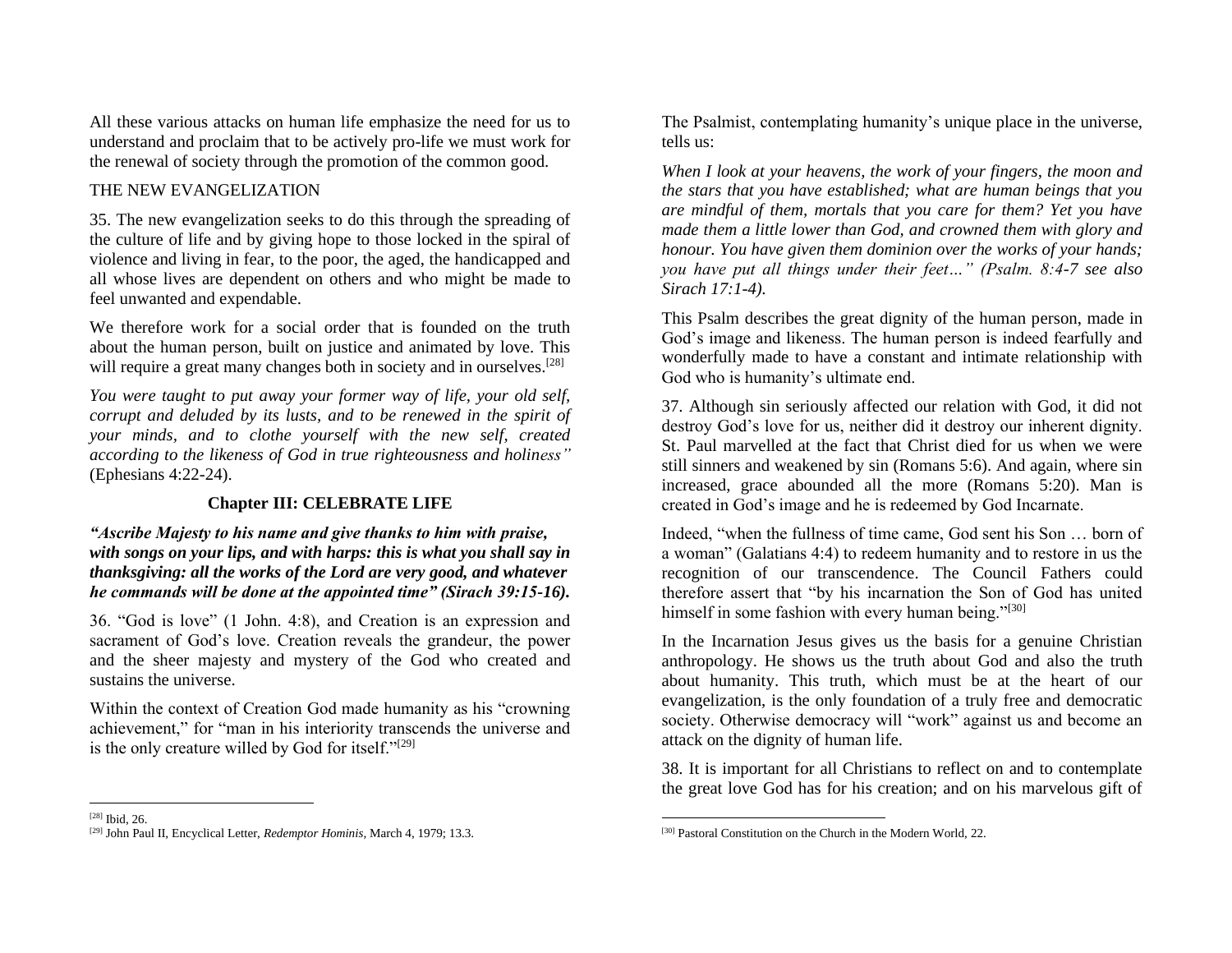life to us all. This reflection is essential for us to fulfill our priestly calling to celebrate life: *"Father you are holy indeed, and all creation rightly gives you praise. All life, all holiness comes from you through your Son, Jesus Christ our Lord, by the working of the Holy Spirit." [31]*

It is through a non-exploitative relationship with creation, one of care and respectful responsibility, that creation sustains life and truly gives God praise. (Romans 8:18-23) Pope John Paul II rightly argued that the "dominion granted to man by the creator is not an absolute power, nor can we speak of a freedom to use and misuse or to dispose of things as one pleases …. When it comes to the natural world, we are subject not only to biological laws but also moral ones, which cannot be violated with impunity.[32]

39. In the Eucharistic liturgy we learn how to "touch" another human life with love and healing and how to "touch" creation with an ecological sensitivity. In the Eucharistic liturgy we celebrate life and the Giver of life, a celebration we must carry into our daily lives. We live eucharistically when our lives are marked by a deep thankfulness and when we proclaim and serve human life with sacrificial joy.

*I appeal to you therefore, brothers and sisters, by the mercies of God, to present your bodies as a living sacrifice, holy and acceptable to God, which is you spiritual worship (Romans 12:1).*

## **Chapter IV**: **SERVE LIFE**

#### **"***Like good stewards of the manifold grace of God, serve one another with whatever gift each of you has received" (1Peter 4:10).*

40. The Church has always recognized the essential relationship of evangelization to human development. Pope Paul VI described this relationship as being both anthropological and theological, because the person evangelized is not an abstract being but is subject to social and economic questions," and also because "we cannot disassociate

the plan of Creation from the plan of Redemption, or the plan of human liberation from the plan of salvation - they are both fulfilled in the paschal mystery of Christ.<sup>[33]</sup>

It is for this reason that spreading the Church's social doctrine is an authentic pastoral priority and is central to the very content of the message of evangelization.

*"To teach and to spread her social doctrine pertains to the Church's evangelizing mission and is an essential part of the Christian message."[34]*

41. Although building up the Ecclesial Community is an important area of lay ministry, which the laity do with their Pastors, it is not the "primary and immediate task" of the lay ministry. In fact the first, and the area best suited to the lay state, is the secular world, which they are called to shape according to God's Will.[35]

For the laity to fulfil their special form of evangelization, the Church's social doctrine must become an integral part of their ongoing formation, we therefore urge Pastors to study the Church's social teaching in order to educate their people. How we respond, as a Church, to the crisis of culture we are now experiencing will largely depend on this formation.

42. A basic course in Catholic Social Teaching, to be used in parishes should be worked out around these six themes: The innate dignity and sanctity of human life; the common good; the principle of subsidiarity; solidarity; the universal distribution of goods; and the option for the poor – this last seen both as an area of service as well as of a life-style of simplicity that affirms the primacy of being over having. Such a course will allow for a better understanding and a more mature response to the many social issues facing Catholics today.

<sup>[31]</sup> Eucharistic Prayer 3.

<sup>[32]</sup> John Paul II, Encyclical Letter, *Sollicitudo Rei Socialis: On Social Concern,* (*December* 30, 1987), 34.

<sup>[33]</sup> Paul VI, Apostolic Exhortation, *Evangelii Nuntiandi: Evangelization in the Modern World*  (1975) 31.

<sup>[34]</sup> On the Hundredth Anniversary of Rerum Novarum, 5.

<sup>[35]</sup>On Social Concern*,* 47.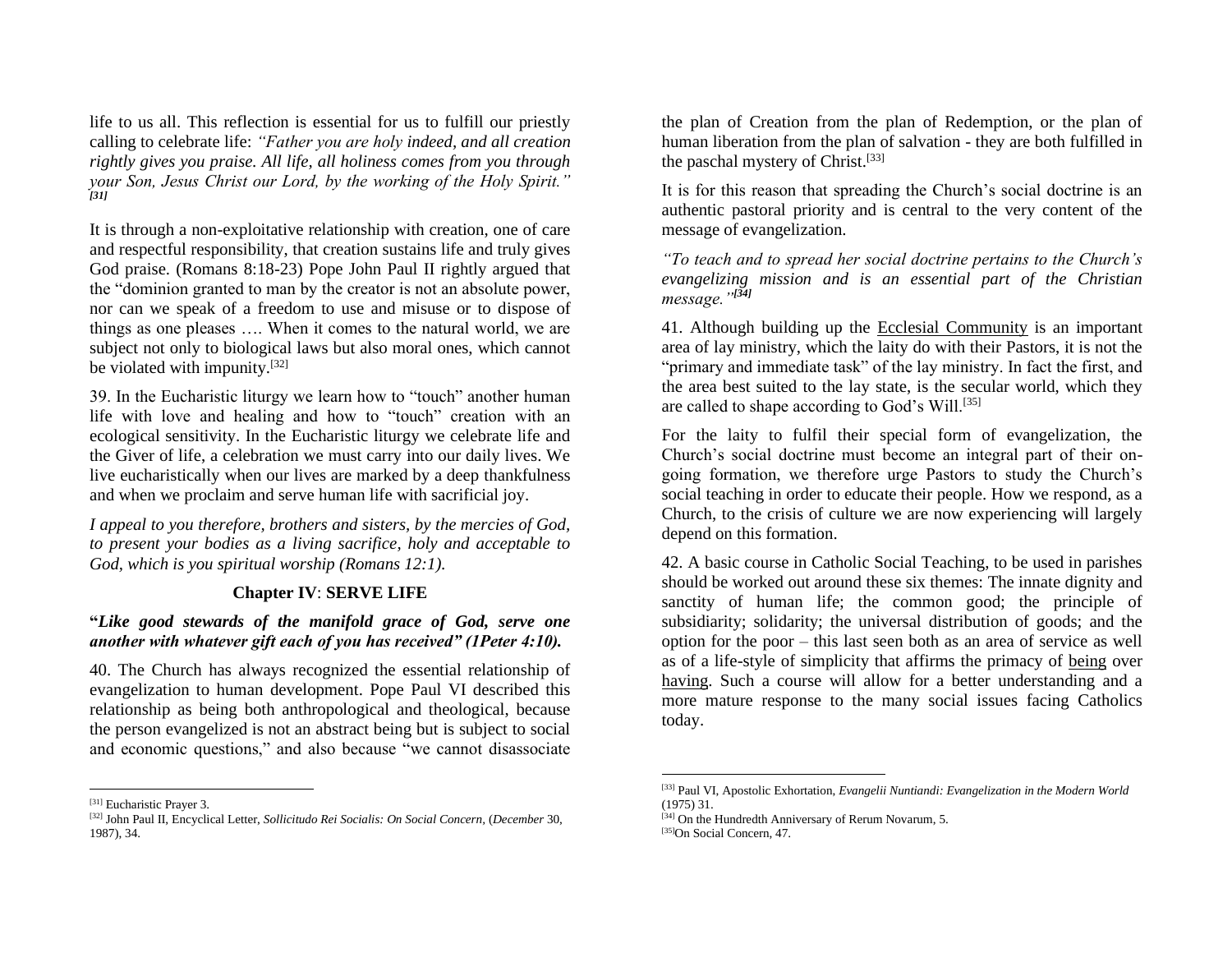It is through the guidance of this teaching that the split between the faith which many profess and their daily lives could be overcome. This is crucial because this split completely nullifies our witness to the world and makes us unwitting supporters of the culture of death. This is why the Council Fathers assert that it deserves to be counted among the more serious errors of our age.<sup>[36]</sup>

43. The new evangelization must therefore begin with the Church, with us. It is a call to a conversion that fosters a new life in Christ, indeed a new culture of life, in which (1) there is no separation between faith and everyday life, and (2) the pursuit of the common good is about assimilating and spreading the values of the Gospel.

We wish to commend and encourage all those who are already involved in the ministry of "serving life," of promoting the culture of life. We urge them to deepen their commitment, through studying the Church's social teaching and further, to share their experiences with the wider Church community so that others may be moved to engage in practical ways of "serving life."

#### **Here we think especially of:**

- $\triangleright$  Those who work in the various Homes, in particular those run by the Church. Homes for the aged, the indigent, for orphans and abandoned children, the terminally ill, and for those living with HIV/AIDS.
- ➢ Those who work in the area of health care, and who see themselves as guardians and servants of human life and those who work to make health care accessible to the poor.
- ➢ Those who work to improve housing for the poor. Credit Unions and other agencies that make it possible for the poor to improve their lives.
- ➢ Teachers, especially those in Catholic schools and in other educational institutions that give young people a "second chance" and that train them for employment.
- ➢ Those involved in the work of the St. Vincent de Paul Society, Caritas, and other similar organizations.
- ➢ Those involved in the prison ministry and work for penal reform and for the rehabilitation of prisoners.

44. Responding in practical ways to the needs of the destitute, drug addicts, the homeless, persons living with AIDS and their families, and all these whom Pope Paul VI described as the "new poor," e.g. the handicapped, should include material help, a welcome in the Church community, and a defence of their place and dignity in society.<sup>[37]</sup>

Because the media play such an important role in shaping the culture and thinking of people, we must make a special outreach to media personnel. We must help them to see that their work should be at the service of the common good. In this way they could play a vital part in the new evangelization and in the promotion of the culture of life.

45. Since we all need information in order to make the many decisions we face every day, and in order to vote wisely, it is imperative that the media recognize their responsibility to ensure the truth of the information they communicate. It is also imperative that they promote the fundamental values of human society, and resist the temptation to spread values that are inimical to genuine integral development.

We must again emphasize the need for a strong family - life ministry. Marriage preparation classes, to include parenting skills and education in natural methods of regulating fertility, should be established in every parish.

46. Those involved in this very vital ministry must also seriously examine the issues that adversely affect family life today; issues such as employment and minimum wage legislation. These two issues are important if marriages are to succeed and the family to be a "place

<sup>[37]</sup> Paul VI, *Octogesima Adveniens: A Call to Action on the Eightieth Anniversary of Rerum Novarum* (1971), 15.

<sup>[36]</sup> The Church in the Modern World*,* 43.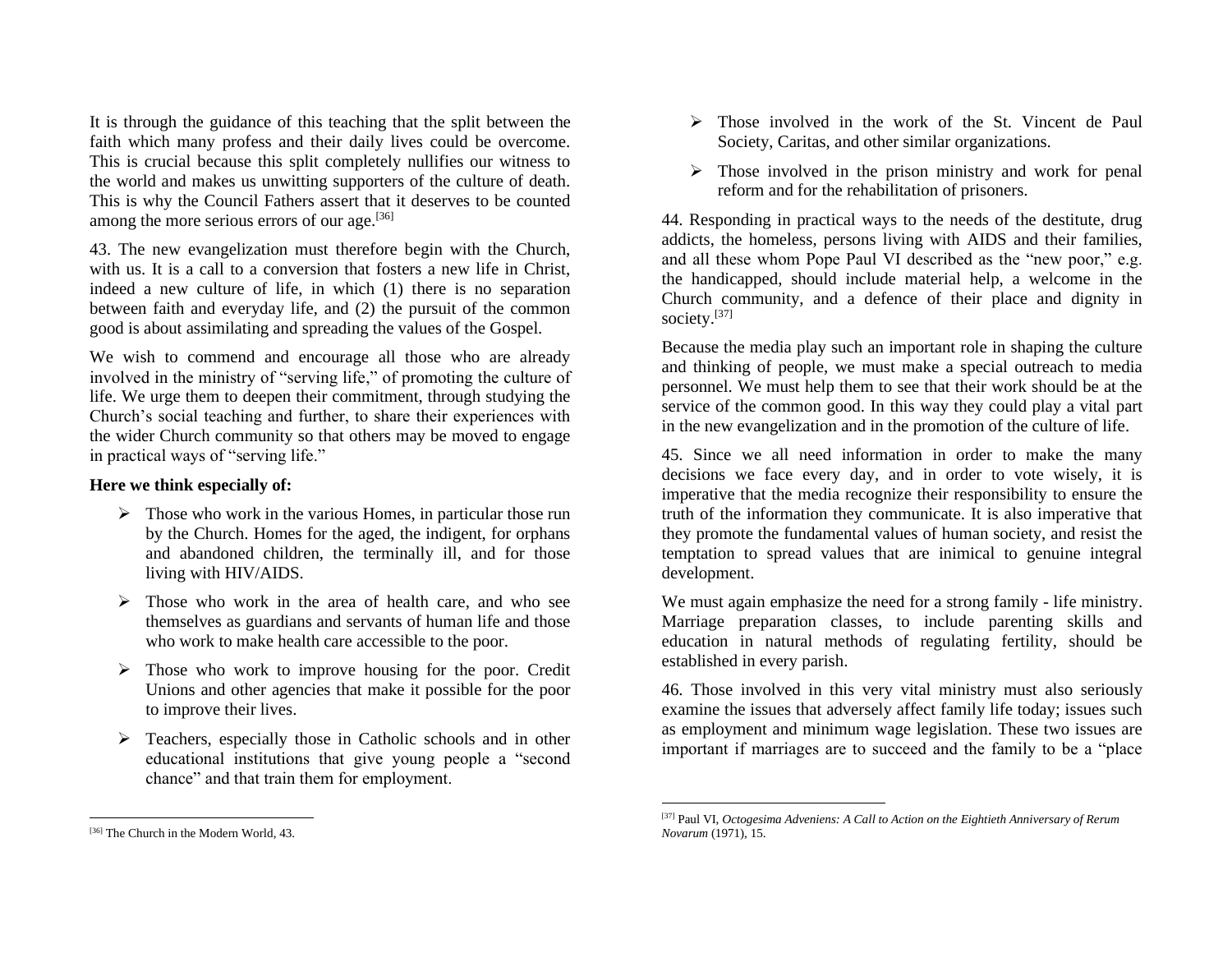where the Gospel is transmitted and from which the Gospel radiates."[38]

Pope John Paul II reminded us that "work (employment) constitutes a foundation for the formation of family life…in a way, work is a condition for making it possible to form a family."<sup>[39]</sup> The need for minimum wage legislation is also crucial, i.e. a wage which allows (families) to live a truly human life and to fulfil their family obligations in a worthy manner and provide security for old age.<sup>[40]</sup>

47. As lay people seek to make practical responses to the many problems our societies, and our families, face today, some of them may be moved to get involved in the labor union movement and in the political process. This should be seen as a good thing. These are certainly important ways to "serve life," once those involved are well grounded in the Church's social doctrine.

*"… it belongs to the laity, without waiting passively for orders and directions, to take the initiative freely and to infuse a Christian spirit into the mentality, customs, laws and structures of the community in which they live."[41]*

48. Labour Unions have a responsibility to strive not only for an adequate minimum wage and decent working conditions for workers, but, in collaboration with employers and government, for workers to be properly educated and trained to cope with modern developments in the work-place.

Politicians must commit themselves to the promotion of the common good, and give special attention to those who are least able to support themselves.

49. Inevitably, however, involvement in party politics will cause disagreements to emerge among the faithful. These disagreements are often genuine and sincere, and certainly do not necessarily mean that

one party or the other is against the Church's teaching. The Council Fathers therefore warned that it is necessary for people to remember that no one is allowed in the afore-mentioned situation to appropriate the Church's authority for their opinion. They should always try to enlighten one another through honest discussion, preserving mutual charity and caring above all for the common good. $[42]$ 

We must be clear that the Church does not offer technical and concrete solutions to purely economic and political problems. As an expert in humanity, $[43]$  but not in economics or politics, the Church's mission is about defending and promoting the innate dignity and fundamental rights of the human person; it is about the renewal of society and the promotion of the common good, it is about calling all people to recognize the transcendent dimension of the human person and of social existence.

All Catholic politicians and unionists must strive to support the Church's essential mission and to promote the culture of life. We urge them, and all other politicians and unionists, to do all in their power to ensure that proper support is given to families. Indeed, a family policy should be seen by them to be the basis and driving force of all their social policies.

50. We believe that the time has come for each Arch/diocese or Province to collaborate with the medical profession in establishing National or Regional Bioethics Committees to advise governments on proposed legislation in the area of medical ethics. The Church is called both to assist and to challenge local governments in complex questions of medical ethics in service of the gift of life.

Pastors, in sharing the Church's Social Teaching with the laity, must avoid any party political biases. They must, above all, avoid every involvement in party politics, since this would divide the parish community. Their role as pastors requires them to be a sign of unity.[44]

<sup>[38]</sup>Evangelization in the Modern World*,* 71.

<sup>[39]</sup> John Paul II, *Laborem Exercens: On Human Work* (September 14, 1981), 10.

<sup>[40]</sup> John XXIII, Encyclical Letter, *Mater Et Magistra: Christianity and Social Progress* (1961)*,*  71.

<sup>[41]</sup> *A Call to Action on the Eightieth Anniversary of Rerum Novarum,* 48.

<sup>[42]</sup> Second Vatican Council, Pastoral Constitution on the Church in the Modern World, 43.

<sup>[43]</sup> Paul VI, *On The Development of Peoples, s* 13.

<sup>[44]</sup> The Church in America, 39.